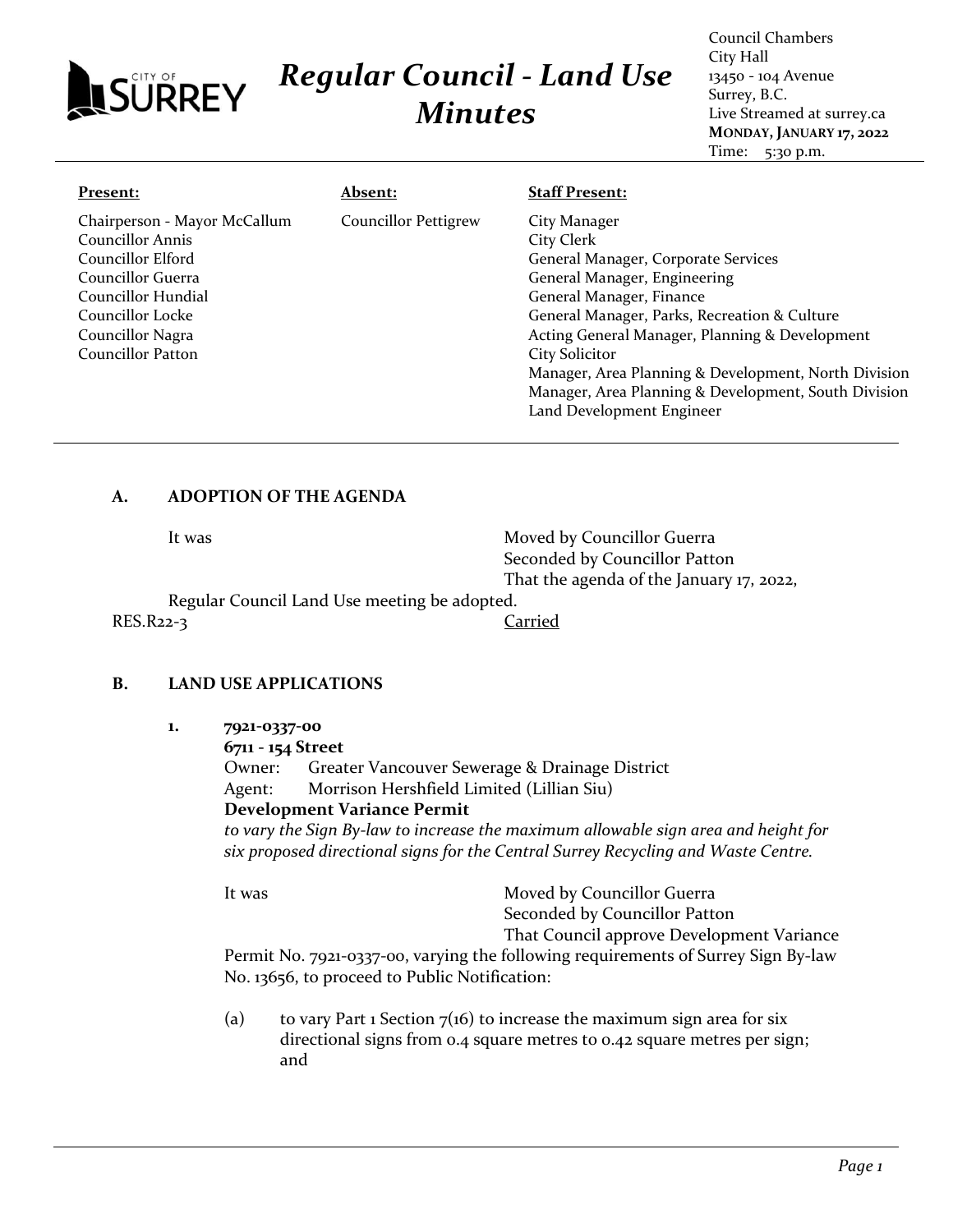(b) to vary Part 1 Section  $7(16)$  to increase the maximum height of six directional signs, as measured from grade to the highest part of the sign, from 1.2 metres to 2.4 metres per sign.

RES.R22-4 Carried

**2. 7920-0171-00**

**7648 Harvie Road**

Owner: Green Oil Industrial Ltd.

Agent: B. Vanumamalai

### **Development Permit / Development Variance Permit**

*to vary the maximum setback of a single family dwelling and the maximum depth of the farm residential footprint on an agricultural lot and a Development Permit for Sensitive Ecosystems to construct a new single family dwelling.*

It was **Moved by Councillor Guerra** Seconded by Councillor Patton That:

- 1. Council authorize staff to draft Development Permit No. 7920-0171-00 for Sensitive Ecosystems (Streamside Areas), generally in accordance with the attached drawings (Appendix II), and the finalized Ecosystem Development Plan.
- 2. Council approve Development Variance Permit No. 7920-0171-00, varying the following, to proceed to Public Notification:
	- (a) to increase the maximum setback of all portions of a single family dwelling from the front lot line in the A-1 Zone from 50 metres to 82 metres; and
	- (b) to increase the maximum depth of the farm residential footprint from the front lot line in the A-1 Zone from 60 metres to 92 metres.
- 3. Council instruct staff to resolve the following issues prior to final approval:
	- (a) ensure that all engineering requirements and issues including restrictive covenants, dedications, and rights-of-way where necessary, are addressed to the satisfaction of the General Manager, Engineering;
	- (b) approval from the Ministry of Forests, Lands and Natural Resource Operations under the Riparian Areas Protection Regulation;
	- (c) submission of a finalized landscaping plan and landscaping cost estimate to the specifications and satisfaction of the Planning and Development Department;
	- (d) submission of a finalized Ecosystem Development Plan to the satisfaction of City staff;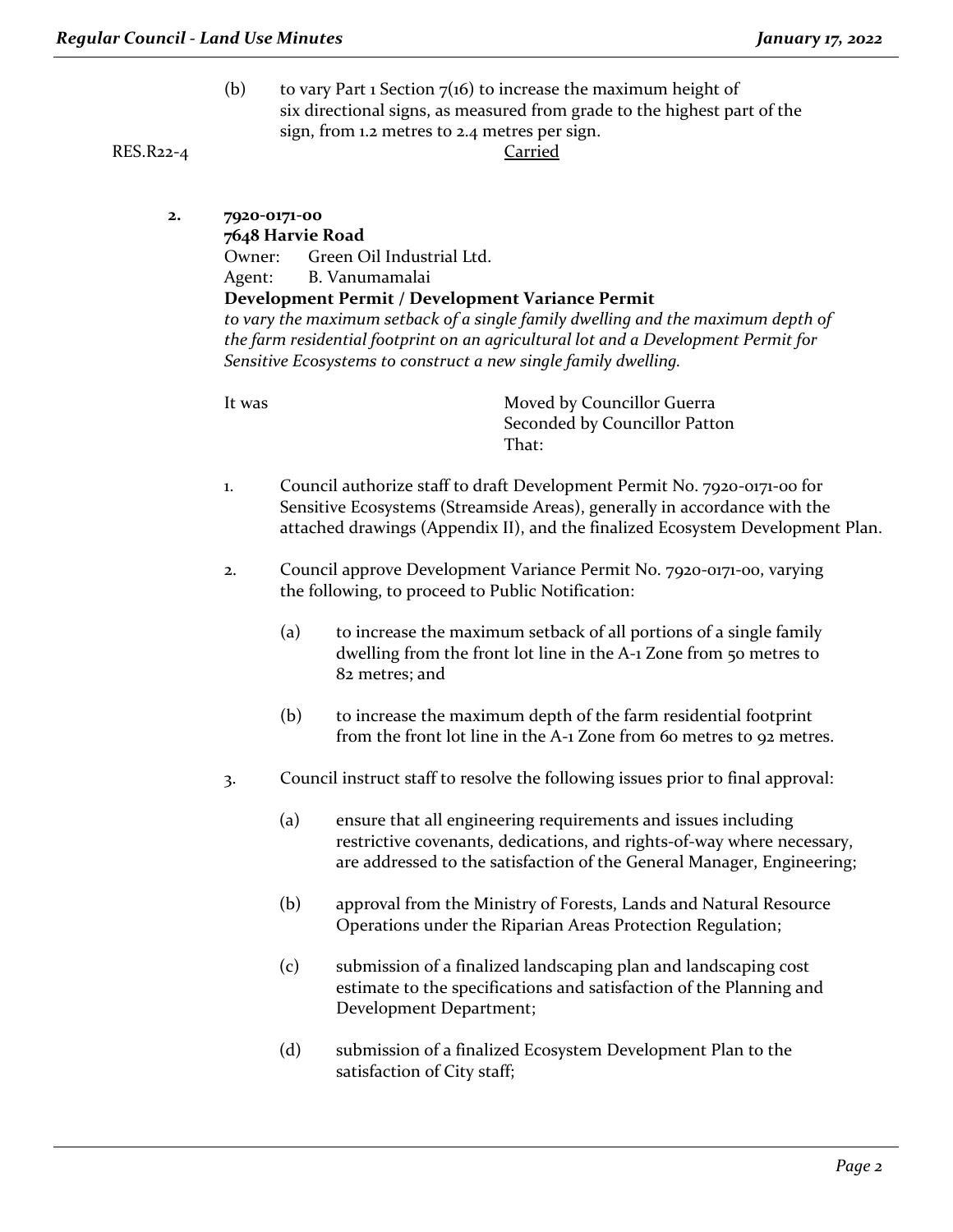|           | (e)                                                                                                   | submission of a finalized Soil Remediation Plan to the satisfaction<br>of City staff;                                                                                                                                        |  |  |
|-----------|-------------------------------------------------------------------------------------------------------|------------------------------------------------------------------------------------------------------------------------------------------------------------------------------------------------------------------------------|--|--|
|           | (f)                                                                                                   | registration of a combined Statutory Right-of-Way / Section 219<br>Restrictive Covenant and a Restrictive Covenant over the<br>designated Streamside Protection Area for both "No Disturbance"<br>and conveyance access; and |  |  |
| RES.R22-5 | (g)                                                                                                   | registration of a Section 219 Restrictive Covenant over the<br>designated Streamside Protection Area for both "No Disturbance".<br><b>Carried</b>                                                                            |  |  |
|           |                                                                                                       |                                                                                                                                                                                                                              |  |  |
| 3.        | 7921-0224-00<br>11125 - 124 Street                                                                    |                                                                                                                                                                                                                              |  |  |
|           | Owner:                                                                                                | 0912712 B.C. Ltd.                                                                                                                                                                                                            |  |  |
|           |                                                                                                       | Director Information: Samuel Yanlin Lu                                                                                                                                                                                       |  |  |
|           |                                                                                                       | Officer Information as at June 9, 2021: Samuel Yanlin Lu (President, Secretary)                                                                                                                                              |  |  |
|           | Agent:                                                                                                | Calvary Worship Centre (Maughan Mariani)                                                                                                                                                                                     |  |  |
|           | <b>Temporary Use Permit</b>                                                                           |                                                                                                                                                                                                                              |  |  |
|           | to allow renewal of temporary use permit for a church with ancillary office and                       |                                                                                                                                                                                                                              |  |  |
|           | community services to continue to occupy the building/site for a period not to<br>exceed three years. |                                                                                                                                                                                                                              |  |  |
|           |                                                                                                       |                                                                                                                                                                                                                              |  |  |
|           | It was                                                                                                | Moved by Councillor Guerra                                                                                                                                                                                                   |  |  |
|           |                                                                                                       | Seconded by Councillor Patton                                                                                                                                                                                                |  |  |
|           |                                                                                                       | That Council approve Temporary Use Permit                                                                                                                                                                                    |  |  |
| RES.R22-6 |                                                                                                       | No. 7921-0224-00, to proceed to Public Notification.<br>Carried                                                                                                                                                              |  |  |
|           |                                                                                                       |                                                                                                                                                                                                                              |  |  |
| 4·        | 7921-0176-00                                                                                          |                                                                                                                                                                                                                              |  |  |
|           | 10582 - 131A Street                                                                                   | Owners: S. Sandhar, T. Sandhar, S. Sandhar, J. Sandhar                                                                                                                                                                       |  |  |
|           | Agent:                                                                                                | Avnash Banwait (Mainland Engineering Design Corporation)                                                                                                                                                                     |  |  |
|           | <b>Rezoning from RF to RF-10</b>                                                                      |                                                                                                                                                                                                                              |  |  |
|           |                                                                                                       | to allow subdivision into two single family small lots.                                                                                                                                                                      |  |  |
|           | It was                                                                                                | Moved by Councillor Guerra                                                                                                                                                                                                   |  |  |
|           |                                                                                                       | Seconded by Councillor Patton                                                                                                                                                                                                |  |  |
|           |                                                                                                       | That                                                                                                                                                                                                                         |  |  |
|           | 1.                                                                                                    | A Bylaw be introduced to rezone the subject site from "Single Family                                                                                                                                                         |  |  |
|           |                                                                                                       | Residential Zone (RF)" to "Single Family Residential (10) Zone (RF-10)" and                                                                                                                                                  |  |  |
|           |                                                                                                       | a date be set for Public Hearing.                                                                                                                                                                                            |  |  |
|           | 2.                                                                                                    | Council instruct staff to resolve the following issues prior to final adoption:                                                                                                                                              |  |  |
|           |                                                                                                       |                                                                                                                                                                                                                              |  |  |

(a) ensure that all engineering requirements and issues including restrictive covenants, dedications, and rights-of-way where necessary, are addressed to the satisfaction of the General Manager, Engineering;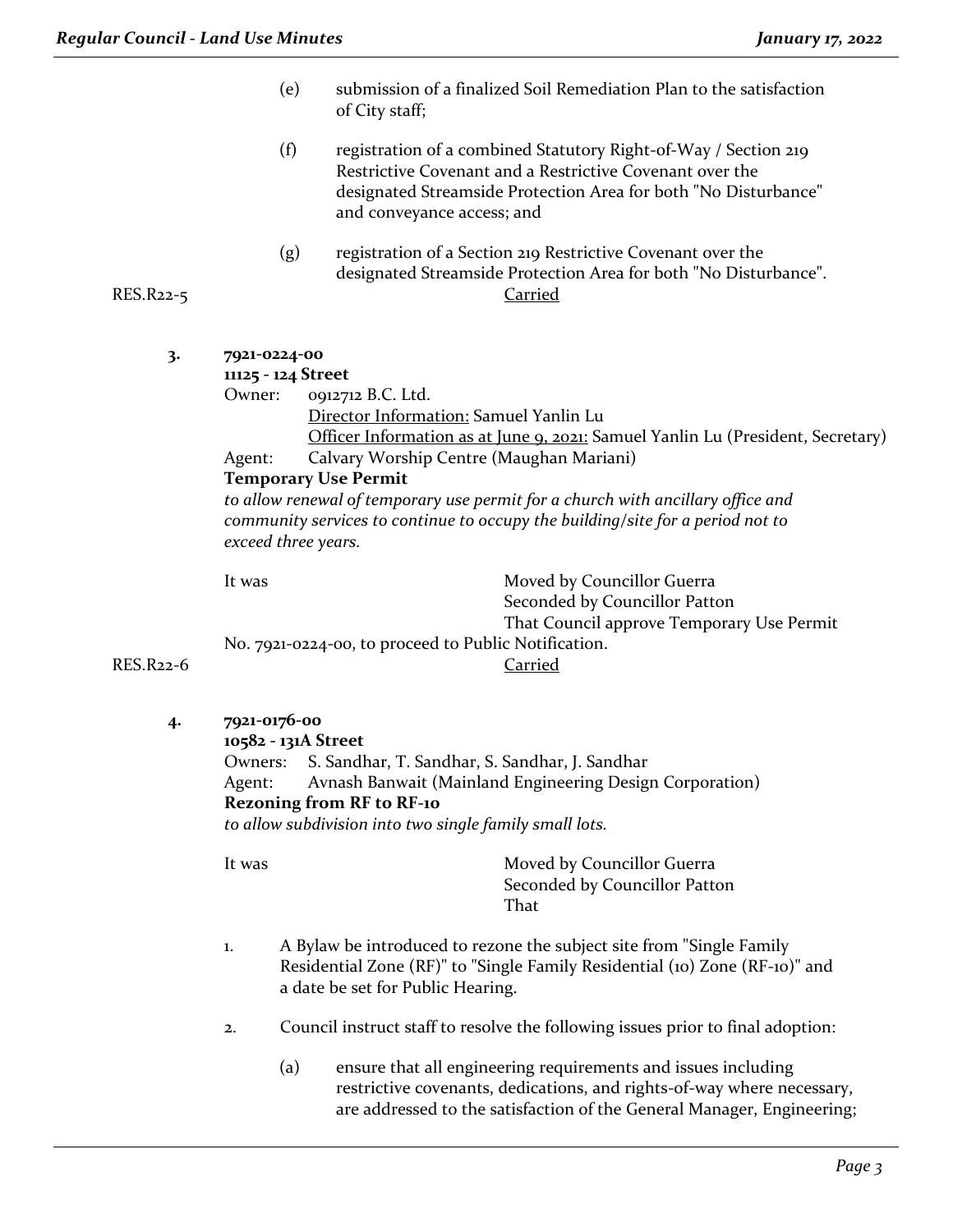|                   | (b)                                                   | Approving Officer;                                                                                                                        | submission of a subdivision layout to the satisfaction of the                                                                                                                                    |  |
|-------------------|-------------------------------------------------------|-------------------------------------------------------------------------------------------------------------------------------------------|--------------------------------------------------------------------------------------------------------------------------------------------------------------------------------------------------|--|
|                   | (c)                                                   | submission of a finalized tree survey and a statement regarding tree<br>preservation to the satisfaction of the City Landscape Architect; |                                                                                                                                                                                                  |  |
|                   | (d)                                                   |                                                                                                                                           | the applicant satisfy the deficiency in tree replacement on the site,<br>to the satisfaction of the Planning and Development Department;                                                         |  |
|                   | (e)                                                   |                                                                                                                                           | the applicant adequately address the City's needs with respect to<br>the City's Affordable Housing Strategy, to the satisfaction of the<br>General Manager, Planning & Development Services; and |  |
| RES.R22-7         | (f)                                                   |                                                                                                                                           | demolition of existing buildings and structures to the satisfaction of<br>the Planning and Development Department.<br><b>Carried</b>                                                             |  |
| <b>RES.R22-8</b>  | It was                                                | Amendment Bylaw, 2022, No. 20556" pass its first reading.                                                                                 | Moved by Councillor Guerra<br>Seconded by Councillor Patton<br>That "Surrey Zoning Bylaw, 1993, No. 12000,<br><b>Carried</b>                                                                     |  |
|                   | The said Bylaw was then read for the second time.     |                                                                                                                                           |                                                                                                                                                                                                  |  |
| RES.R22-9         | It was                                                |                                                                                                                                           | Moved by Councillor Guerra<br>Seconded by Councillor Patton<br>That "Surrey Zoning Bylaw, 1993, No. 12000,<br>Amendment Bylaw, 2022, No. 20556" pass its second reading.<br><u>Carried</u>       |  |
|                   | It was then                                           |                                                                                                                                           | Moved by Councillor Guerra<br>Seconded by Councillor Patton<br>That the Public Hearing on "Surrey Zoning<br>Bylaw, 1993, No. 12000, Amendment Bylaw, 2022, No. 20556" be held at City Hall       |  |
| <b>RES.R22-10</b> |                                                       | on January 31, 2022, at 7:00 p.m.                                                                                                         | <b>Carried</b>                                                                                                                                                                                   |  |
| 5.                | 7921-0279-00<br>18310 - 68 Avenue<br>Owner:<br>Agent: | 1063550 B.C. Ltd.<br>WSP Canada Inc (Scott Pelletier)<br><b>Development Variance Permit</b>                                               | Director Information: Diane Balsor, Brock Dorward<br>No Officer Information Filed as at February 2, 2021.<br>to reduce the rear yard setback from 7.5 metres to 2.0 metres to allow the          |  |
|                   | construction of a single family dwelling.             |                                                                                                                                           |                                                                                                                                                                                                  |  |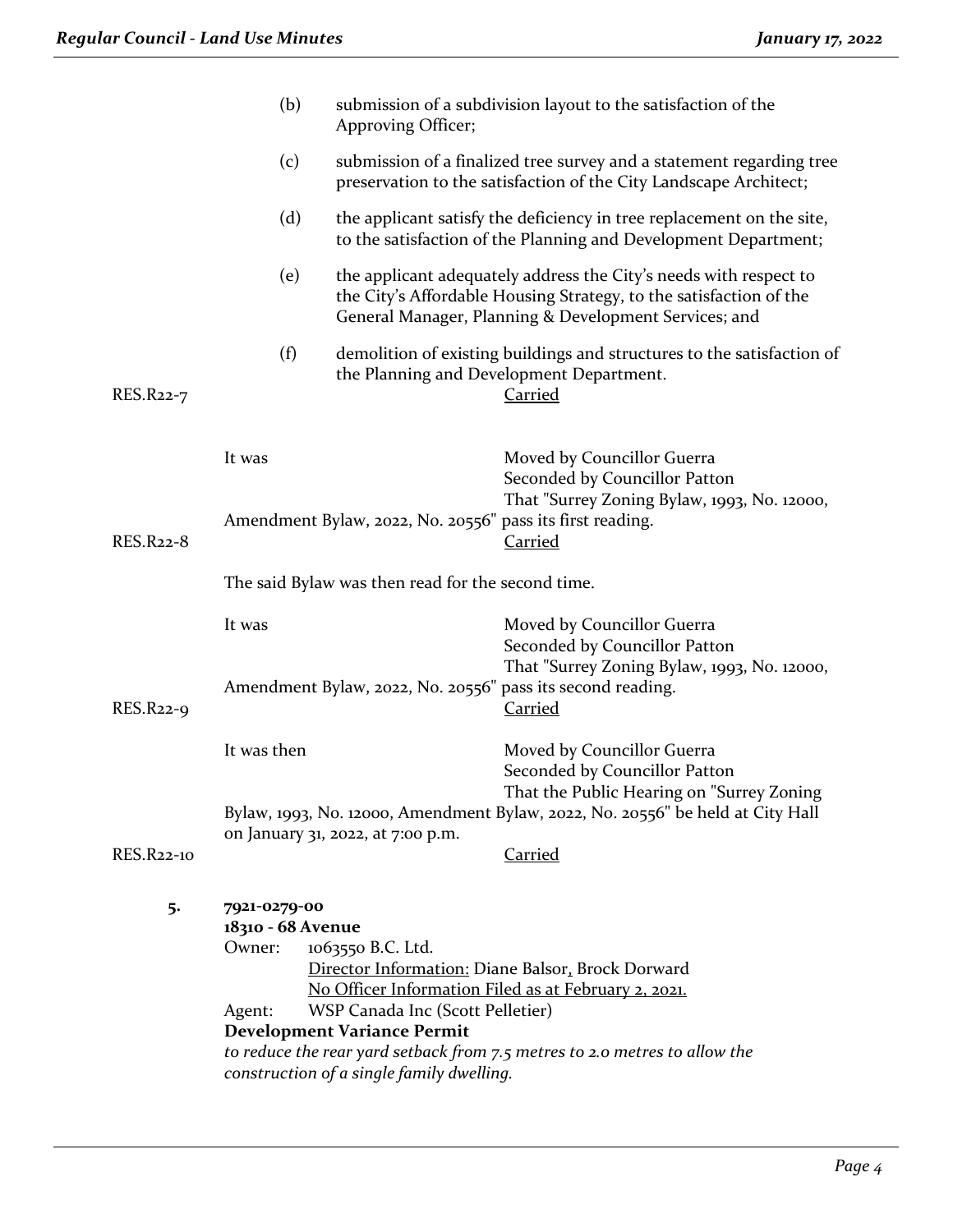|                   | It was                                                |     | Moved by Councillor Guerra<br>Seconded by Councillor Patton<br>That:                                                                                                                                              |
|-------------------|-------------------------------------------------------|-----|-------------------------------------------------------------------------------------------------------------------------------------------------------------------------------------------------------------------|
|                   | 1.                                                    |     | Council approve Development Variance Permit No. 7921-0279-00, varying<br>the following, to proceed to Public Notification:                                                                                        |
|                   |                                                       | (a) | to reduce the minimum rear yard setback of the RF-12 Zone from<br>7.5 metres to 2.0 metres to the principal building face.                                                                                        |
|                   | 2.                                                    |     | Council instruct staff to resolve the following issues prior to final approval:                                                                                                                                   |
|                   |                                                       | (a) | ensure that all engineering requirements and issues including<br>restrictive covenants, dedications, and rights-of-way where necessary,<br>are addressed to the satisfaction of the General Manager, Engineering; |
|                   |                                                       | (b) | discharge existing CA5401957 Section 219 Restrictive Covenant for<br>"no build" on the property; and                                                                                                              |
| <b>RES.R22-11</b> |                                                       | (c) | registration of a Section 219 Restrictive Covenant for "no build" on<br>portions of the property (future Lots 2 and 3) until future<br>development (Appendix II).<br><b>Carried</b>                               |
| 6.                | 7921-0152-00<br>13750 - 88 Avenue<br>Owner:<br>Agent: |     | City of Surrey<br>City of Surrey (Doug Merry)                                                                                                                                                                     |
|                   |                                                       |     | <b>Development Permit</b>                                                                                                                                                                                         |

*to permit the development of a grandstand with seating for approximately 2,200 people and includes change rooms, washrooms and ticketing spaces, and upgraded track, in Bear Creek Park.*

It was **Moved by Councillor Guerra** 

Seconded by Councillor Patton That Council authorize staff to draft

Development Permit No. 7921-0152-00 generally in accordance with the attached drawings (Appendix I).

### RES.R22-12 Carried

### **7. 7921-0369-00**

**2635 King George Boulevard (2620 – 150 Street)** Owner: Forge Investments Inc. Agent: Ankenman Associates Architects Inc. (Emily Kearns) **Development Permit** *to permit the development of two 4-storey apartment buildings containing 160 residential units.*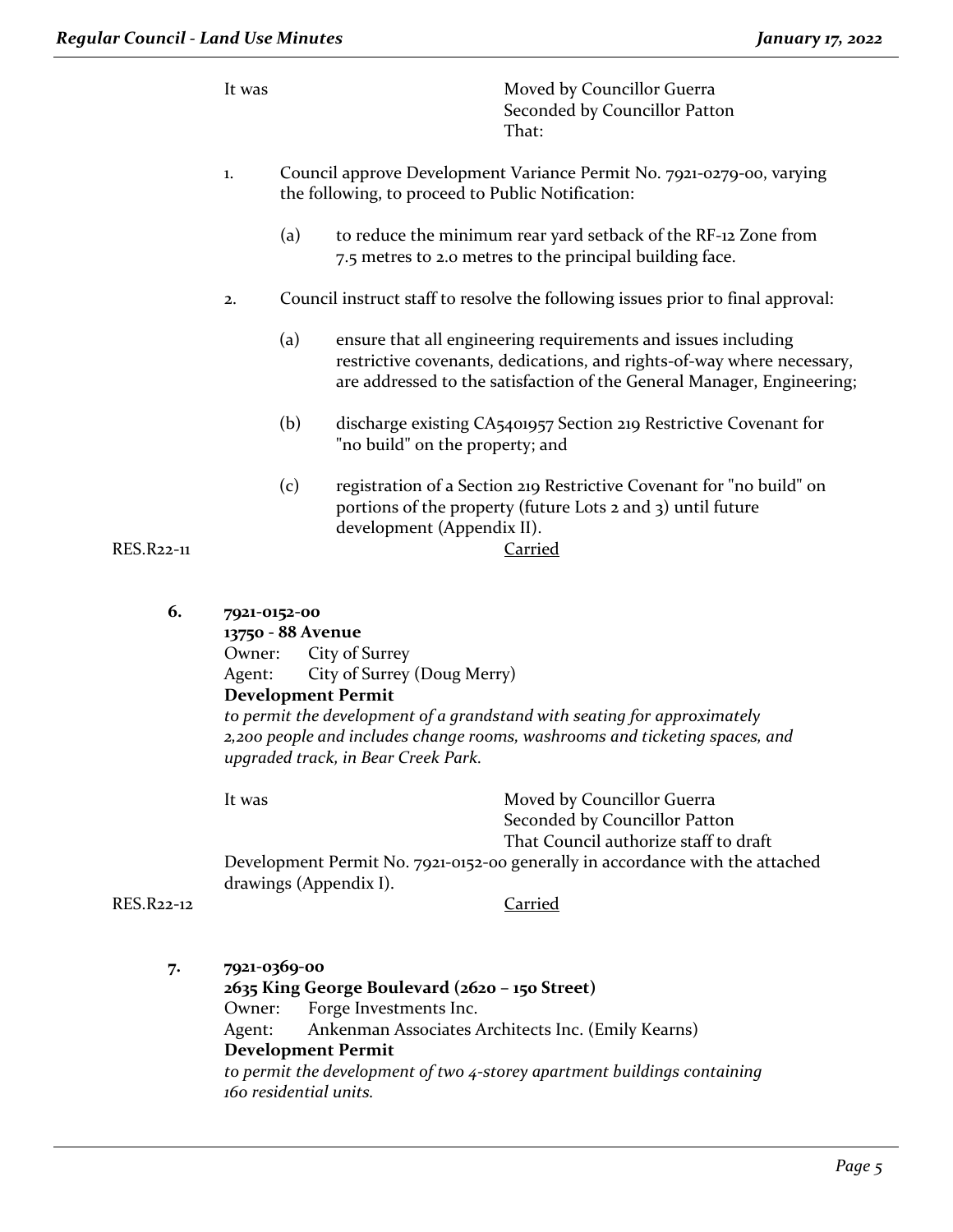It was Moved by Councillor Guerra Seconded by Councillor Patton That:

- 1. Council file Development Permit No. 7916-0286-00.
- 2. Council approve Development Permit No. 7921-0369-00 (Appendix I), and authorize the Mayor and Clerk to execute the Permit.

### RES.R22-13 Carried

**8. 7919-0154-00 12711 Beckett Road** Owner: M. Kompter Agent: Hub Engineering Inc. (Mike Kompter) **Development Permit / Development Variance Permit** *for Hazard Lands (Steep Slopes) and Sensitive Ecosystems (Streamside and GIN) and to reduce the minimum setback from a Class A watercourse for a portion of the site to permit the construction of a new single family dwelling.* 

It was Moved by Councillor Guerra Seconded by Councillor Patton That:

- 1. Council authorize staff to draft Development Permit No. 7919-0154-00 for Sensitive Ecosystems (Streamside Area & Green Infrastructure Area) and Hazard Lands (Steep Slopes) in accordance with the attached drawings (Appendix III).
- 2. Council approve Development Variance Permit No. 7919-0154-00, to reduce the minimum setback distance for a Class A (red-coded) stream from 15 metres to 0 metres, as measured from top-of-bank, for east and west portions of the site, to Proceed to Public Notification.
- 3. Council instruct staff to resolve the following issues prior to final approval:
	- (a) ensure that all engineering requirements and issues including restrictive covenants, dedications, and rights-of-way where necessary, are addressed to the satisfaction of the General Manager, Engineering;
	- (b) submission of a finalized landscaping plan and landscaping cost estimate to the specifications and satisfaction of the Planning and Development Department;
	- (c) submission of a finalized tree survey and a statement regarding tree preservation to the satisfaction of the City Landscape Architect;
	- (d) submission of a finalized Ecosystem Development Plan and Impact Mitigation Plan to the satisfaction of the General Manager, Planning and Development Department;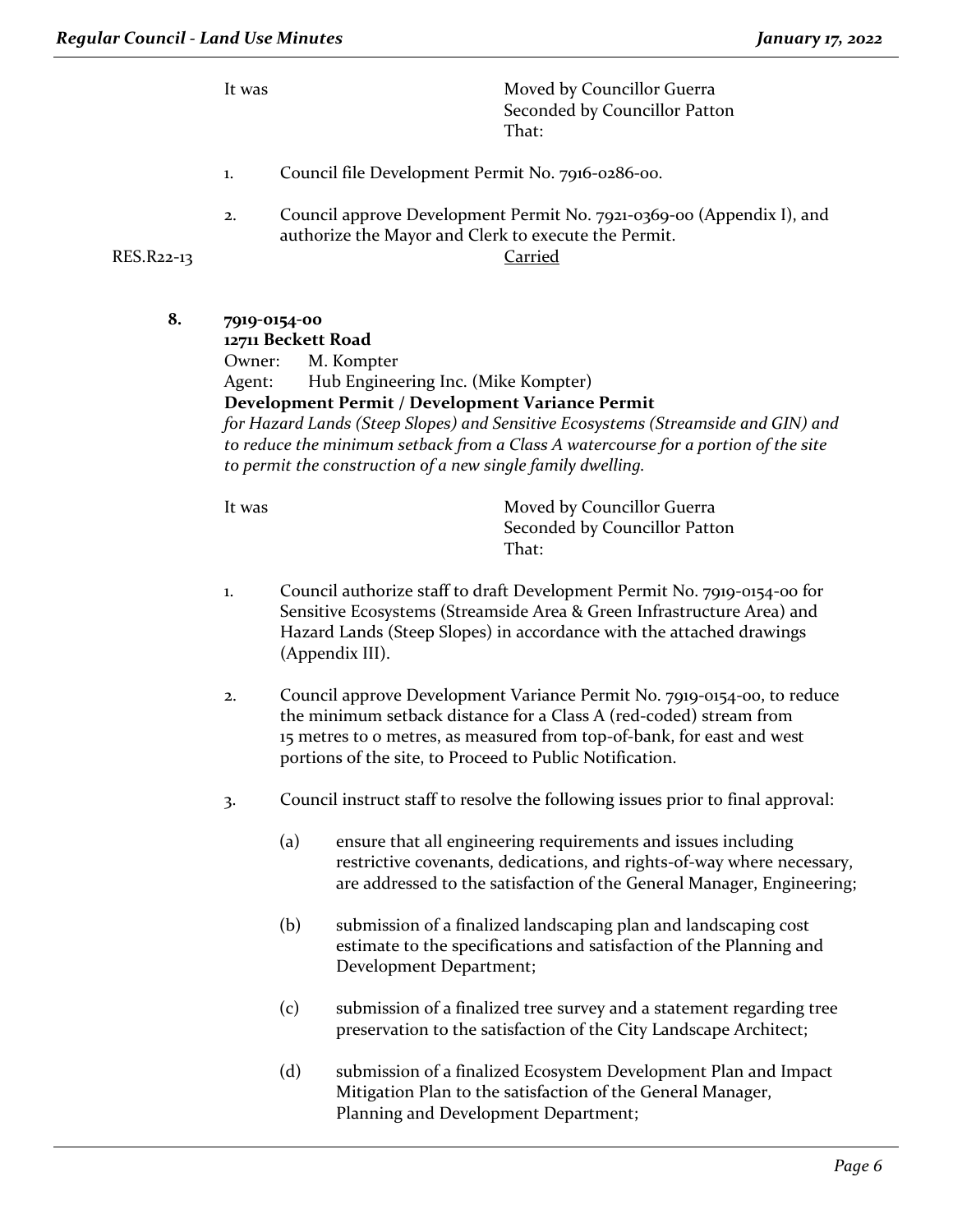- (e) submission of a finalized Geotechnical Report to the satisfaction of the General Manager, Planning and Development Department; and
- (f) registration of a Section 219 Restrictive Covenant for Sensitive Ecosystems and a Section 219 Restrictive Covenant for the Geotechnical Report.

RES.R22-14 Carried

**9. 7921-0126-00 18630 and 18634 - 59 Avenue** Owners: M. Bolina, M. Bolina Agent: CitiWest Consulting Ltd. (Roger Jawanda) **Development Variance Permit** *to reduce the required lot width under the RF Zone to allow a subdivision creating two single family residential lots fronting 59 Avenue.*

It was **Moved by Councillor Guerra** Seconded by Councillor Patton That:

- 1. Council approve Development Variance Permit No. 7921-0126-00, varying the following, to proceed to Public Notification:
	- (a) to reduce the minimum lot width of the RF Zone from 15 metres to 11.6 metres for proposed Lot 1; and
	- (b) to reduce the minimum lot width of the RF Zone from 15 metres to 8.2 metres for proposed Lot 2.
- 2. Council instruct staff to resolve the following issues prior to final approval:
	- (a) ensure that all engineering requirements and issues including restrictive covenants, dedications, and rights-of-way where necessary, are addressed to the satisfaction of the General Manager, Engineering;
	- (b) submission of a subdivision layout to the satisfaction of the Approving Officer;
	- (c) the applicant provide a Parks Facility Contribution in the amount of \$6,360.00 for City tree removal to the satisfaction of the Parks, Recreation & Culture;
	- (d) demolition of existing buildings and structures to the satisfaction of the Planning and Development Department;
	- (e) discharge of existing Section 215 Restrictive Covenant (BH101174) for "no build until servicing agreement" over 18634 - 59 Avenue; and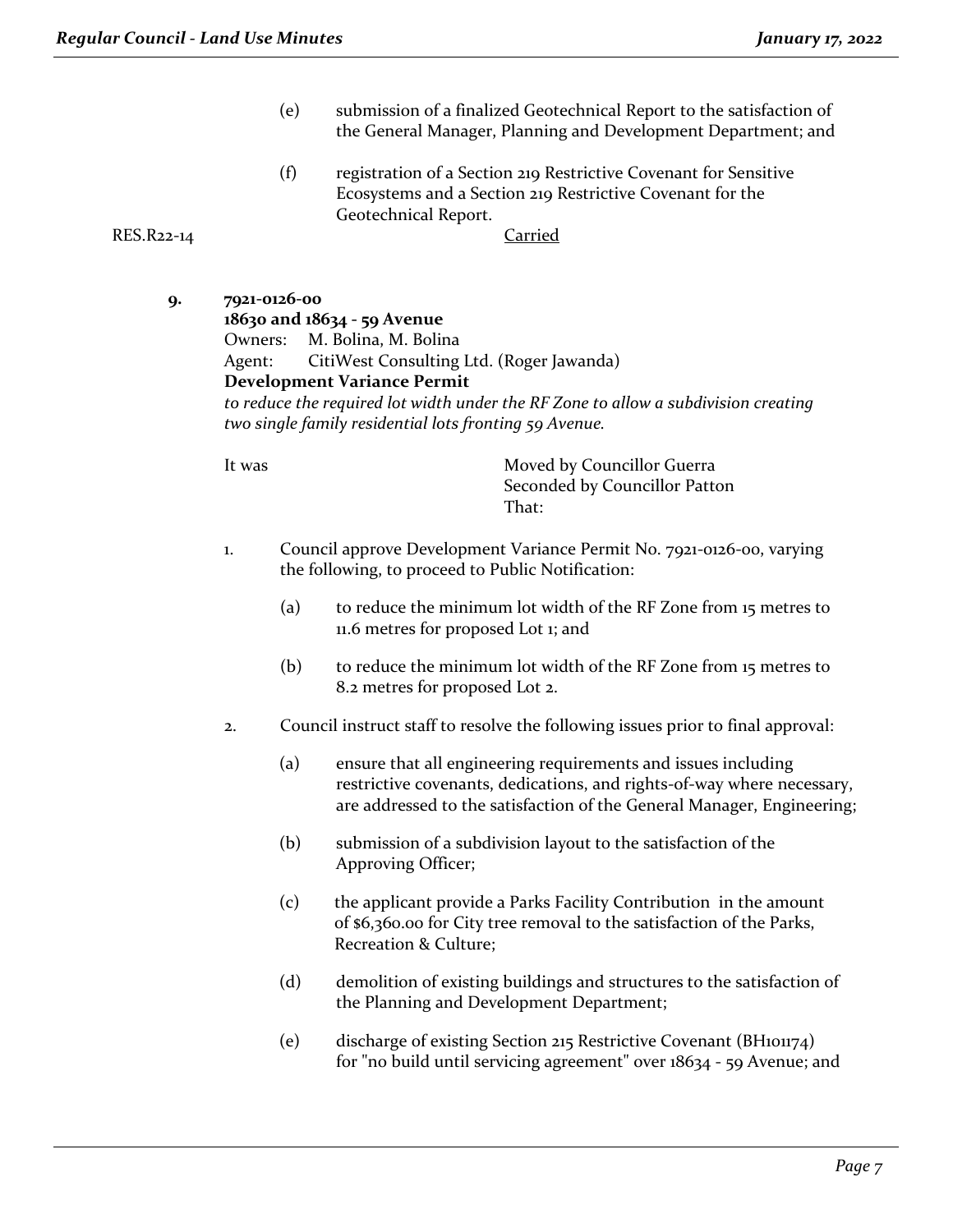(f) discharge of existing Section 216 Statutory Building Scheme (BH101178) over 18634 - 59 Avenue.

## RES.R22-15 Carried

| 10. |        | 7918-0186-00                                                                    |                                                                          |  |  |  |  |
|-----|--------|---------------------------------------------------------------------------------|--------------------------------------------------------------------------|--|--|--|--|
|     |        | 16344 and 16370 - 20 Avenue                                                     |                                                                          |  |  |  |  |
|     | Owner: |                                                                                 | 1140398 B.C. Ltd.                                                        |  |  |  |  |
|     |        | Director Information: Harjinder S Berar                                         |                                                                          |  |  |  |  |
|     |        | No Officer Information Filed as at November 6, 2019.                            |                                                                          |  |  |  |  |
|     | Agent: |                                                                                 | 1140398 B.C. Ltd. (Manpreet Berar)                                       |  |  |  |  |
|     |        |                                                                                 | NCP Amendment to amend the land consolidation area                       |  |  |  |  |
|     |        |                                                                                 | <b>Rezoning from RA to RM-30</b>                                         |  |  |  |  |
|     |        |                                                                                 | Development Permit / Development Variance Permit                         |  |  |  |  |
|     |        |                                                                                 | to permit the development of $47$ townhouse units.                       |  |  |  |  |
|     |        |                                                                                 |                                                                          |  |  |  |  |
|     | It was |                                                                                 | Moved by Councillor Guerra                                               |  |  |  |  |
|     |        |                                                                                 | Seconded by Councillor Patton                                            |  |  |  |  |
|     |        |                                                                                 | That:                                                                    |  |  |  |  |
|     |        |                                                                                 |                                                                          |  |  |  |  |
|     | 1.     |                                                                                 | A Bylaw be introduced to rezone the subject site from "One-Acre"         |  |  |  |  |
|     |        |                                                                                 | Residential Zone (RA)" to "Multiple Residential 30 Zone (RM-30)" and a   |  |  |  |  |
|     |        |                                                                                 | date be set for Public Hearing.                                          |  |  |  |  |
|     | 2.     |                                                                                 | Council authorize staff to draft Development Permit No.7918-0186-00      |  |  |  |  |
|     |        |                                                                                 |                                                                          |  |  |  |  |
|     |        | generally in accordance with the attached drawings (Appendix I), and the        |                                                                          |  |  |  |  |
|     |        | finalized Ecosystem Development Plan.                                           |                                                                          |  |  |  |  |
|     | 3.     | Council approve Development Variance Permit No. 7918-0186-00, varying           |                                                                          |  |  |  |  |
|     |        | the following, to proceed to Public Notification:                               |                                                                          |  |  |  |  |
|     |        |                                                                                 |                                                                          |  |  |  |  |
|     |        | (a)                                                                             | to reduce the minimum north front yard setback of the RM-30 Zone         |  |  |  |  |
|     |        |                                                                                 | from 4.5 metres to 4.0 metres for the principal building face of         |  |  |  |  |
|     |        |                                                                                 | Buildings $1$ , $2$ and $3$ ;                                            |  |  |  |  |
|     |        |                                                                                 |                                                                          |  |  |  |  |
|     |        | (b)                                                                             | to reduce the minimum east side yard setback of the RM-30 Zone           |  |  |  |  |
|     |        |                                                                                 | from 6.0 metres to 3.0 metres to principal building face for             |  |  |  |  |
|     |        |                                                                                 | Buildings 1, 6, 8 and the indoor amenity building; and                   |  |  |  |  |
|     |        | (c)                                                                             | to reduce the minimum west street side yard setback of the RM-30 Zone    |  |  |  |  |
|     |        |                                                                                 | from 4.5 metres to 4.2 metres to principal building face for Building 3. |  |  |  |  |
|     |        |                                                                                 |                                                                          |  |  |  |  |
|     | 4.     | Council instruct staff to resolve the following issues prior to final adoption: |                                                                          |  |  |  |  |
|     |        |                                                                                 |                                                                          |  |  |  |  |
|     |        | (a)                                                                             | ensure that all engineering requirements and issues including            |  |  |  |  |
|     |        |                                                                                 | restrictive covenants, dedications, and rights-of-way where necessary,   |  |  |  |  |
|     |        |                                                                                 | are addressed to the satisfaction of the General Manager, Engineering;   |  |  |  |  |
|     |        |                                                                                 |                                                                          |  |  |  |  |
|     |        |                                                                                 |                                                                          |  |  |  |  |

(b) submission of a subdivision layout to the satisfaction of the Approving Officer;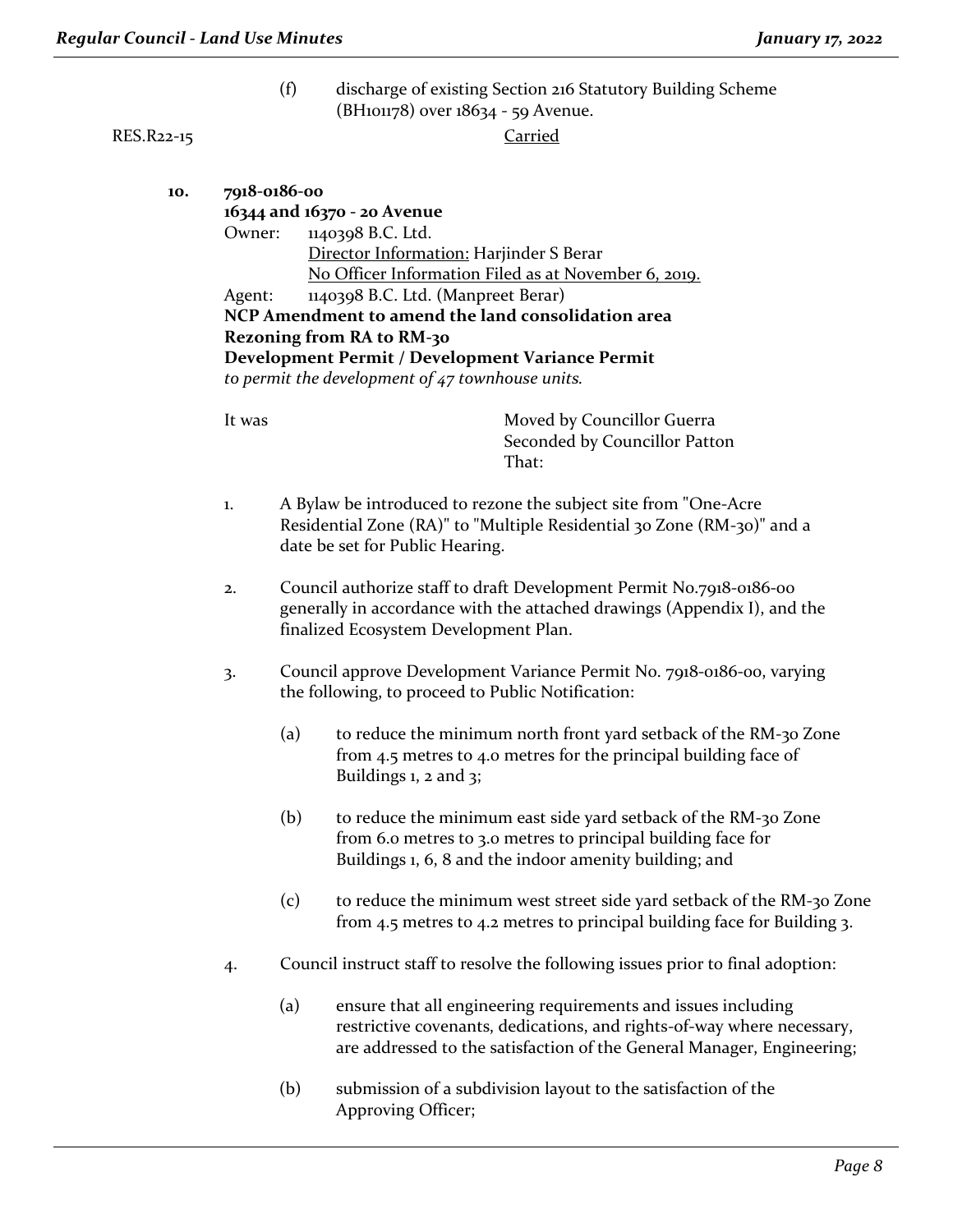- (c) approval from the Ministry of Transportation & Infrastructure;
- (d) approval from BC Hydro;
- (e) resolution of all urban design issues to the satisfaction of the Planning and Development Department;
- (f) submission of a finalized landscaping plan and landscaping cost estimate to the specifications and satisfaction of the Planning and Development Department;
- (g) submission of a finalized tree survey and a statement regarding tree preservation to the satisfaction of the City Landscape Architect;
- (h) the applicant satisfy the deficiency in tree replacement on the site, to the satisfaction of the Planning and Development Department;
- (i) submission of a finalized Ecosystem Development Plan and Impact Mitigation Plan to the satisfaction of City staff;
- (j) conveyance of riparian areas and parkland to the City;
- (k) demolition of existing buildings and structures to the satisfaction of the Planning and Development Department;
- (l) submission of an acoustical report for the units adjacent to Oak Meadows Drive and registration of a Section 219 Restrictive Covenant to ensure implementation of noise mitigation measures;
- (m) provision of a gateway/entrance landmark signage at the corner of Oak Meadows Drive and 20 Avenue;
- (n) registration of a Section 219 Restrictive Covenant to specifically identify the allowable tandem parking arrangement and to prohibit the conversion of the tandem parking spaces into livable space;
- (o) registration of a Section 219 Restrictive Covenant to adequately address the City's needs with respect to public art, to the satisfaction of the General Manager, Parks, Recreation and Culture; and
- (p) registration of a Section 219 Restrictive Covenant to adequately address the City's needs with respect to the City's Affordable Housing Strategy, to the satisfaction of the General Manager, Planning & Development Department.
- 5. Council pass a resolution to amend the Sunnyside Heights Neighbourhood Concept Plan (NCP) to remove the subject site from the land consolidation area when the project is considered for final adoption (Appendix V).

RES.R22-16 Carried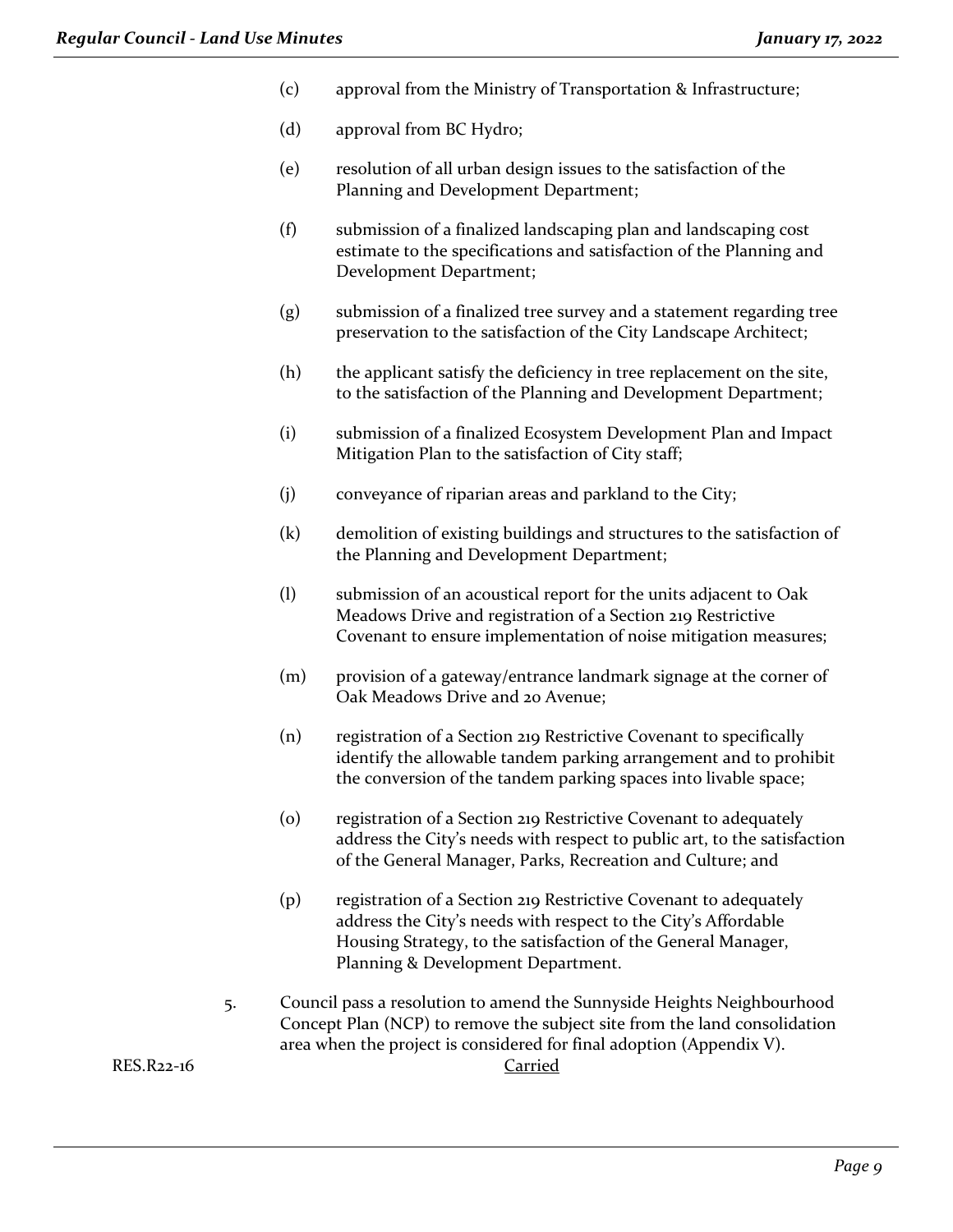| RES.R22-17 | It was<br>Amendment Bylaw, 2022, No. 20557" pass its first reading.                                                                                                                                                                                                                                              | Moved by Councillor Guerra<br>Seconded by Councillor Patton<br>That "Surrey Zoning Bylaw, 1993, No. 12000,<br><b>Carried</b> |  |  |
|------------|------------------------------------------------------------------------------------------------------------------------------------------------------------------------------------------------------------------------------------------------------------------------------------------------------------------|------------------------------------------------------------------------------------------------------------------------------|--|--|
|            | The said Bylaw was then read for the second time.                                                                                                                                                                                                                                                                |                                                                                                                              |  |  |
|            | It was                                                                                                                                                                                                                                                                                                           | Moved by Councillor Guerra<br>Seconded by Councillor Patton                                                                  |  |  |
| RES.R22-18 | Amendment Bylaw, 2022, No. 20557" pass its second reading.                                                                                                                                                                                                                                                       | That "Surrey Zoning Bylaw, 1993, No. 12000,<br><b>Carried</b>                                                                |  |  |
|            | It was then                                                                                                                                                                                                                                                                                                      | Moved by Councillor Guerra<br>Seconded by Councillor Patton                                                                  |  |  |
|            |                                                                                                                                                                                                                                                                                                                  | That the Public Hearing on "Surrey Zoning<br>Bylaw, 1993, No. 12000, Amendment Bylaw, 2022, No. 20557" be held at City Hall  |  |  |
| RES.R22-19 | on January 31, 2022, at 7:00 p.m.                                                                                                                                                                                                                                                                                | Carried                                                                                                                      |  |  |
| 11.        | 7921-0363-00<br>13362 - 87B Avenue<br>A. Kandola, A. Kandola, G. Kandola<br>Owners:<br>A. Kandola<br>Agent:<br><b>Development Variance Permit</b><br>to construct a new single family dwelling.                                                                                                                  | to reduce the minimum rear yard setback from a natural gas transmission right-of-way                                         |  |  |
|            | It was                                                                                                                                                                                                                                                                                                           | Moved by Councillor Guerra<br>Seconded by Councillor Patton<br>That Council approve Development Variance                     |  |  |
|            | Permit No. 7921-0363-00, to vary Part 4, General Provisions of the Zoning Bylaw<br>No. 12000 to reduce the minimum rear yard setback from a natural gas<br>transmission (Fortis BC) right-of-way in the RF Zone from 7.5 metres to 1.19 metres<br>for the principal building, to proceed to Public Notification. |                                                                                                                              |  |  |
| RES.R22-20 |                                                                                                                                                                                                                                                                                                                  | <b>Carried</b>                                                                                                               |  |  |
| 12.        | 7921-0119-00                                                                                                                                                                                                                                                                                                     |                                                                                                                              |  |  |

**LAP Amendment from One Acre to Half-acre Gross Density Rezoning from RA to RH**

*to allow subdivision into six half-acre residential lots.*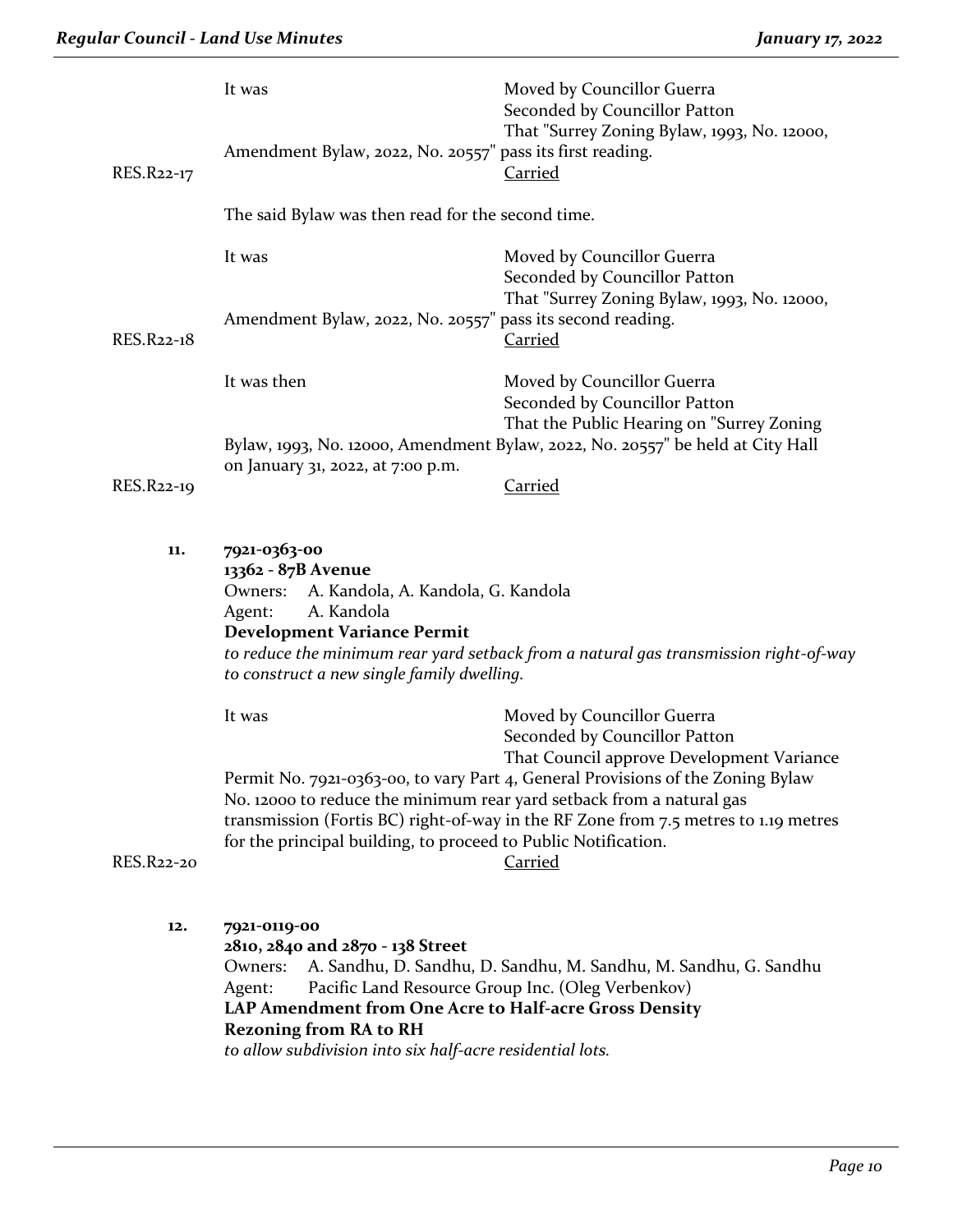|            | It was |                                                                                                                                                                                                                             | Moved by Councillor Guerra<br>Seconded by Councillor Patton<br>That:                                                                                                                                                                                     |
|------------|--------|-----------------------------------------------------------------------------------------------------------------------------------------------------------------------------------------------------------------------------|----------------------------------------------------------------------------------------------------------------------------------------------------------------------------------------------------------------------------------------------------------|
|            | $1.$   | A Bylaw be introduced to rezone the subject site from "One-Acre<br>Residential Zone (RA)" to "Half-Acre Residential Zone (RH)" and a date be<br>set for Public Hearing.                                                     |                                                                                                                                                                                                                                                          |
|            | 2.     |                                                                                                                                                                                                                             | Council instruct staff to resolve the following issues prior to final adoption:                                                                                                                                                                          |
|            |        | (a)                                                                                                                                                                                                                         | ensure that all engineering requirements and issues including<br>restrictive covenants, dedications, and rights-of-way where necessary,<br>are addressed to the satisfaction of the General Manager, Engineering;                                        |
|            |        | (b)                                                                                                                                                                                                                         | submission of a subdivision layout to the satisfaction of the<br>Approving Officer;                                                                                                                                                                      |
|            |        | (c)                                                                                                                                                                                                                         | submission of a finalized tree survey and a statement regarding tree<br>preservation to the satisfaction of the City Landscape Architect;                                                                                                                |
|            |        | (d)                                                                                                                                                                                                                         | the applicant satisfy the deficiency in tree replacement on the site,<br>to the satisfaction of the Planning and Development Department;                                                                                                                 |
|            |        | (e)                                                                                                                                                                                                                         | the applicant provide a density bonus amenity contribution<br>consistent with the Tier 2 Capital Projects CACs in support of the<br>requested increased density, to the satisfaction of the General<br>Manager, Planning and Development Department; and |
|            |        | (f)                                                                                                                                                                                                                         | the applicant adequately address the City's needs with respect to<br>the City's Affordable Housing Strategy, to the satisfaction of the<br>General Manager, Planning & Development Department.                                                           |
| RES.R22-21 | 3.     | Council pass a resolution to amend the Central Semiahmoo Peninsula<br>Local Area Plan to redesignate the land from "One Acre" to "Half-Acre<br>Gross Density" when the project is considered for final adoption.<br>Carried |                                                                                                                                                                                                                                                          |
|            | It was |                                                                                                                                                                                                                             | Moved by Councillor Guerra<br>Seconded by Councillor Patton<br>That "Surrey Zoning Bylaw, 1993, No. 12000,<br>Amendment Bylaw, 2022, No. 20558" pass its first reading.                                                                                  |
| RES.R22-22 |        |                                                                                                                                                                                                                             | <b>Carried</b><br>The said Bylaw was then read for the second time.                                                                                                                                                                                      |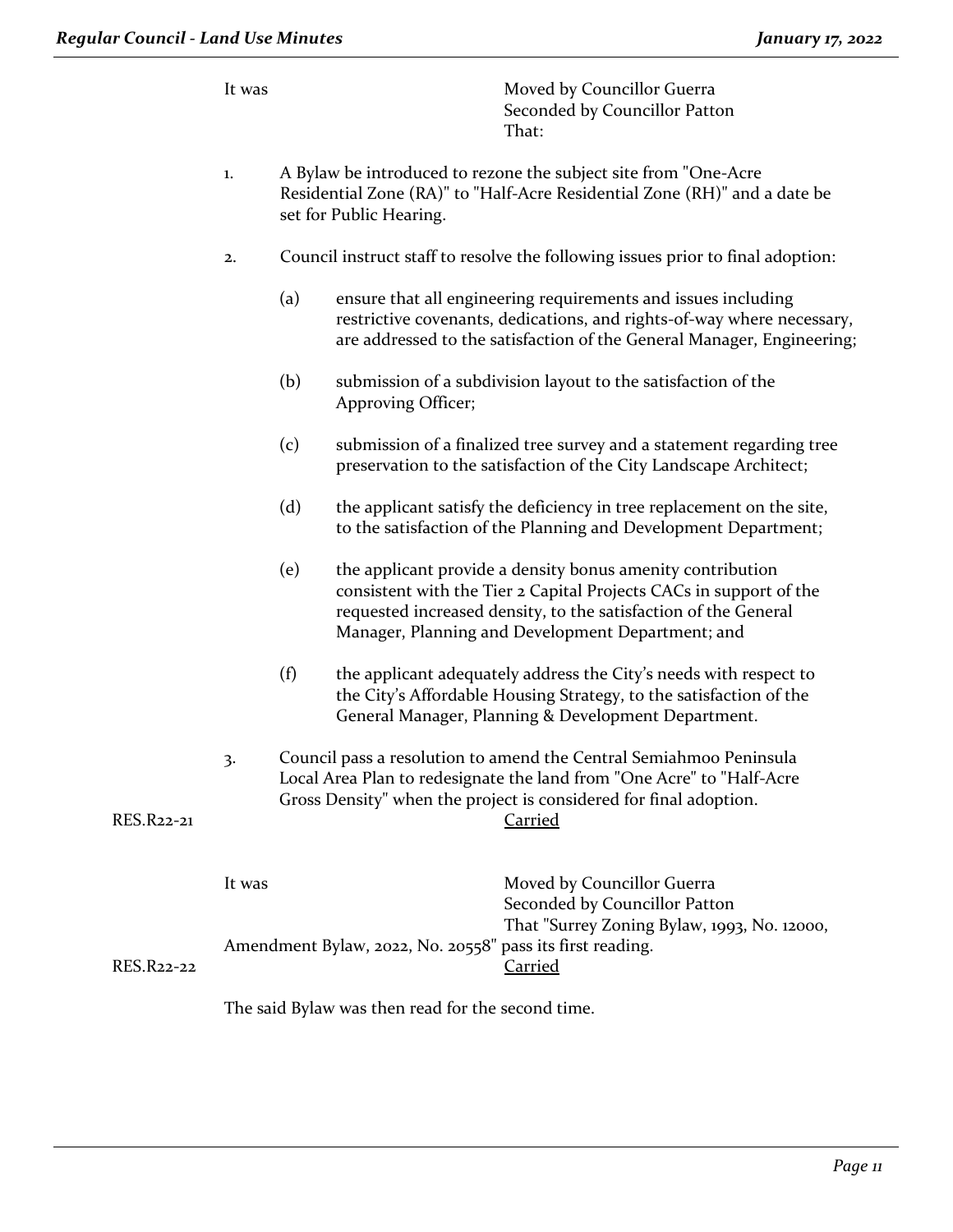|            | It was<br>Moved by Councillor Guerra<br>Seconded by Councillor Patton                                                                                                                                                                                                                      |                                                      |                                                                                                                                                                                                        |  |  |
|------------|--------------------------------------------------------------------------------------------------------------------------------------------------------------------------------------------------------------------------------------------------------------------------------------------|------------------------------------------------------|--------------------------------------------------------------------------------------------------------------------------------------------------------------------------------------------------------|--|--|
| RES.R22-23 | That "Surrey Zoning Bylaw, 1993, No. 12000,<br>Amendment Bylaw, 2022, No. 20558" pass its second reading.<br><b>Carried</b>                                                                                                                                                                |                                                      |                                                                                                                                                                                                        |  |  |
|            | It was then                                                                                                                                                                                                                                                                                |                                                      | Moved by Councillor Guerra<br>Seconded by Councillor Patton<br>That the Public Hearing on "Surrey Zoning                                                                                               |  |  |
|            |                                                                                                                                                                                                                                                                                            |                                                      | Bylaw, 1993, No. 12000, Amendment Bylaw, 2022, No. 20558" be held at City Hall                                                                                                                         |  |  |
| RES.R22-24 |                                                                                                                                                                                                                                                                                            | on January 31, 2022, at 7:00 p.m.                    | <b>Carried</b>                                                                                                                                                                                         |  |  |
| C.         |                                                                                                                                                                                                                                                                                            | ADDITIONAL PLANNING COMMENTS                         |                                                                                                                                                                                                        |  |  |
| 1.         | 7921-0139-00                                                                                                                                                                                                                                                                               |                                                      |                                                                                                                                                                                                        |  |  |
|            | Owner:                                                                                                                                                                                                                                                                                     | 5510 - 180 Street<br>Kwantlen Polytechnic University |                                                                                                                                                                                                        |  |  |
|            | Agent:                                                                                                                                                                                                                                                                                     | IBI Group (Tony Gill)                                |                                                                                                                                                                                                        |  |  |
|            |                                                                                                                                                                                                                                                                                            | <b>Development Variance Permit</b>                   |                                                                                                                                                                                                        |  |  |
|            | to reduce the minimum streamside setback area for a Class AO channelized stream<br>to allow development of a new hospital and cancer centre.                                                                                                                                               |                                                      |                                                                                                                                                                                                        |  |  |
|            | It was                                                                                                                                                                                                                                                                                     |                                                      | Moved by Councillor Guerra                                                                                                                                                                             |  |  |
|            |                                                                                                                                                                                                                                                                                            |                                                      | Seconded by Councillor Patton<br>That:                                                                                                                                                                 |  |  |
|            | Council approve Development Variance Permit No. 7921-0139-00, to reduce<br>1.<br>the minimum streamside setback area as measured from the top-of-bank<br>for a Class AO (red-coded) channelized stream from 25 metres to 10 metres<br>on the east side, to proceed to Public Notification. |                                                      |                                                                                                                                                                                                        |  |  |
|            | 2.                                                                                                                                                                                                                                                                                         |                                                      | Council instruct staff to resolve the following issues prior to final approval:                                                                                                                        |  |  |
|            |                                                                                                                                                                                                                                                                                            | (a)                                                  | submission of a finalized Ecosystem Development Plan and Impact<br>Mitigation Plan to the satisfaction of City staff; and                                                                              |  |  |
| RES.R22-25 |                                                                                                                                                                                                                                                                                            | (b)                                                  | registration of a combined Statutory Right-of-Way / Section 219<br>Restrictive Covenant over the designated Streamside Protection<br>Area for both "No Build" and conveyance access.<br><b>Carried</b> |  |  |

# **D. ITEMS REFERRED BACK**

This section had no items to consider.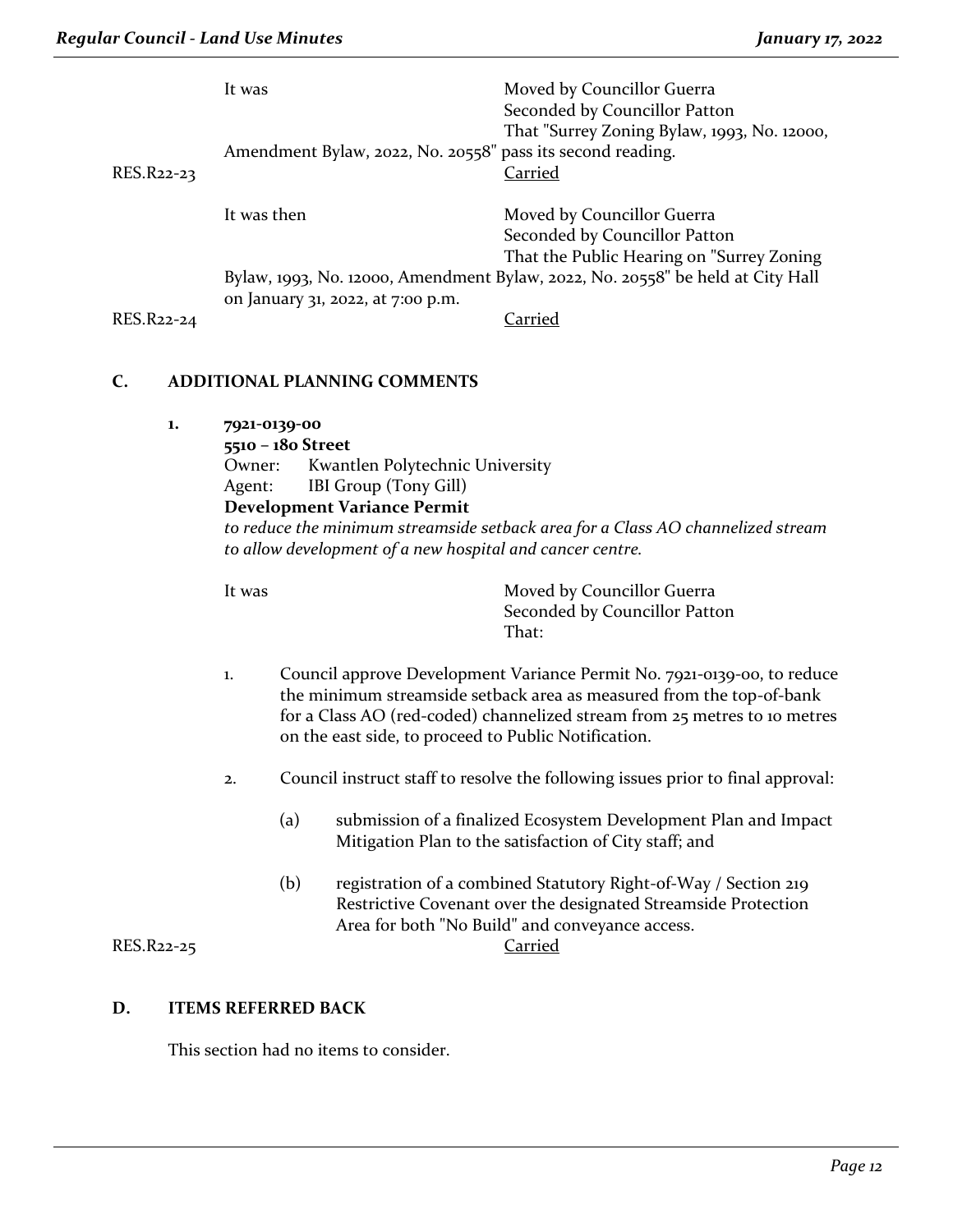### **E. CORPORATE REPORTS**

This section had no items to consider.

### **F. CORRESPONDENCE**

This section had no items to consider.

### **G. NOTICE OF MOTION**

This section had no items to consider.

### **H. BYLAWS AND PERMITS**

### **BYLAWS WITH PERMITS**

1. "Surrey Official Community Plan Bylaw, 2013, No. 18020, Amendment Bylaw, 2020, No. 20086" 7917-0146-00 / 7917-0146-01 Owner: Douglas Green Developments Ltd. Agent: Ankenman Associates Architects Inc. (Emily Kearns) To amend the Figure 3 and 42 in the OCP and redesignate a portion of the site at 151 – 175A Street from Commercial to Multiple Residential and remove the Commercial designation of that portion.

Council direction received May 4, 2020

Councillor Nagra declared a conflict of interest and left the meeting at 5:33 p.m.

It was Moved by Councillor Guerra Seconded by Councillor Patton That "Surrey Official Community Plan Bylaw, 2013, No. 18020, Amendment Bylaw, 2020, No. 20086" be finally adopted. RES.R22-26 Carried by members remaining

"Surrey Zoning Bylaw, 1993, No. 12000, Amendment Bylaw, 2020, No. 20087" RA to IB-3 – Portion of 151 - 175A Street – to construct 2 self-storage buildings on a portion of the site.

Council direction received May 4, 2020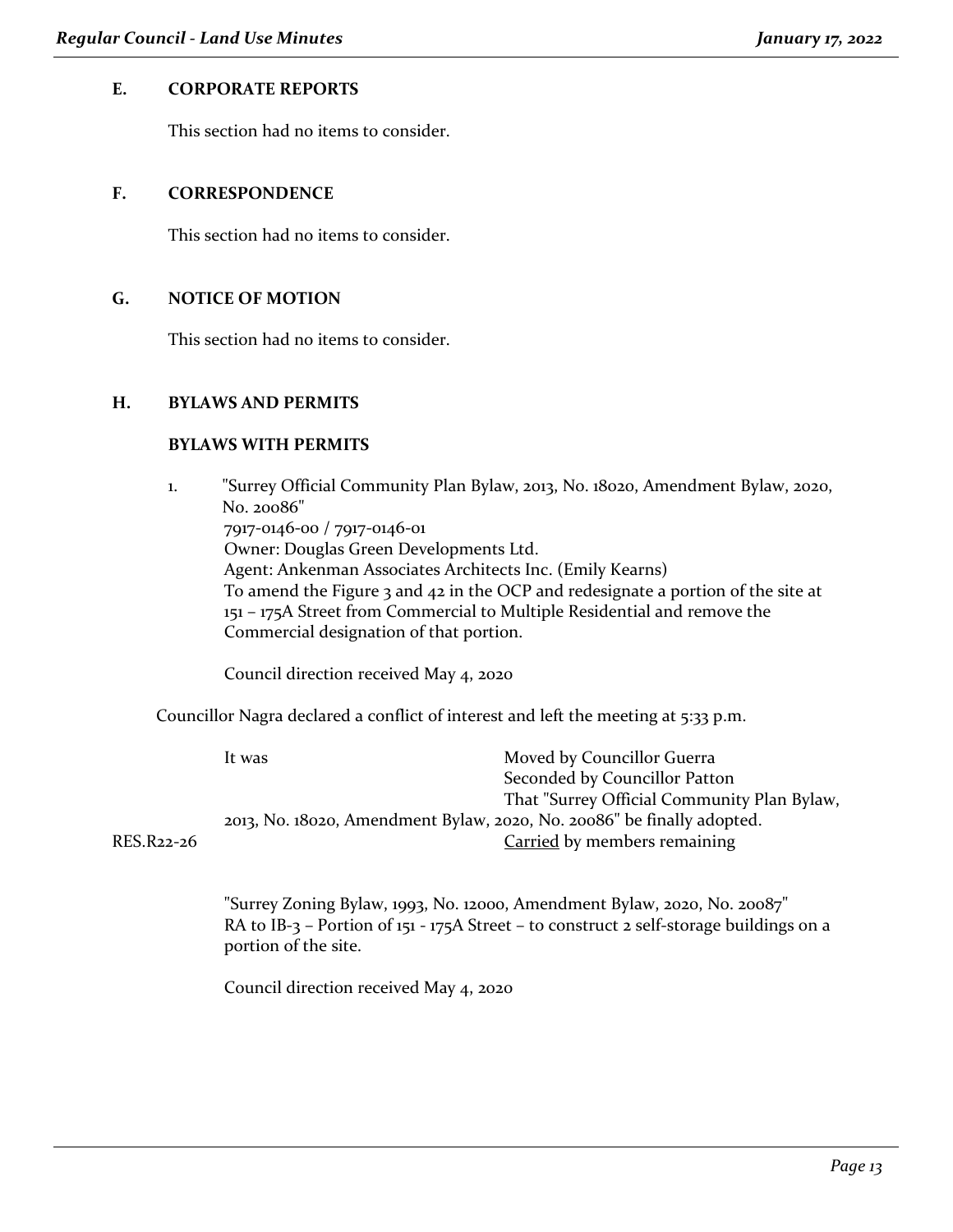| RES.R22-27 | It was<br>Amendment Bylaw, 2020, No. 20087" be finally adopted.                                                                                                                                                                                                                                                                                                                                                                                                                                                                                                                                                                                       | Moved by Councillor Guerra<br>Seconded by Councillor Patton<br>That "Surrey Zoning Bylaw, 1993, No. 12000,<br>Carried by members remaining |  |  |
|------------|-------------------------------------------------------------------------------------------------------------------------------------------------------------------------------------------------------------------------------------------------------------------------------------------------------------------------------------------------------------------------------------------------------------------------------------------------------------------------------------------------------------------------------------------------------------------------------------------------------------------------------------------------------|--------------------------------------------------------------------------------------------------------------------------------------------|--|--|
|            | "Surrey Zoning Bylaw, 1993, No. 12000, Amendment Bylaw, 2020, No. 20083"<br>RA to CD - Portion of 151 - 175A Street - to construct 28 townhouse units, two<br>5-storey apartment buildings with ground floor commercial units and<br>64 residential units on a portion of the site.                                                                                                                                                                                                                                                                                                                                                                   |                                                                                                                                            |  |  |
|            | Council direction received May 4, 2020                                                                                                                                                                                                                                                                                                                                                                                                                                                                                                                                                                                                                |                                                                                                                                            |  |  |
|            | It was                                                                                                                                                                                                                                                                                                                                                                                                                                                                                                                                                                                                                                                | Moved by Councillor Guerra<br>Seconded by Councillor Patton                                                                                |  |  |
| RES.R22-28 | Amendment Bylaw, 2020, No. 20083" be finally adopted.                                                                                                                                                                                                                                                                                                                                                                                                                                                                                                                                                                                                 | That "Surrey Zoning Bylaw, 1993, No. 12000,<br><b>Carried</b> by members remaining                                                         |  |  |
|            | Development Variance Permit No. 7917-0146-01<br>151 - 175A Street - to vary the maximum building height from 14 metres to<br>15.6 metres for the proposed self-storage for Building 1 on the south portion of the<br>site and to vary CD Bylaw 20083 for the proposed mixed-use apartment building on<br>the north portion of the site from 4.0 metres to 2.4 metres for the upper floors for<br>the north setback, 4.0 metres to 2.5 metres for the main floor from the northeast<br>corner and to 0.5 metres for the upper floors from the northeast corner in order to<br>permit a proposed development of two self-storage buildings on the site. |                                                                                                                                            |  |  |
|            | Council supported on June 14, 2021                                                                                                                                                                                                                                                                                                                                                                                                                                                                                                                                                                                                                    |                                                                                                                                            |  |  |
| RES.R22-29 | It was<br>Development Variance Permit No. 7917-0146-01.                                                                                                                                                                                                                                                                                                                                                                                                                                                                                                                                                                                               | Moved by Councillor Guerra<br>Seconded by Councillor Patton<br>That Council authorize the issuance of                                      |  |  |
|            |                                                                                                                                                                                                                                                                                                                                                                                                                                                                                                                                                                                                                                                       | Carried by members remaining                                                                                                               |  |  |
|            | Development Permit No. 7917-0146-00<br>151 - 175A Street – to issue a Development Permit for Form and Character and<br>Sensitive Ecosystems, including a comprehensive sign design package.                                                                                                                                                                                                                                                                                                                                                                                                                                                           |                                                                                                                                            |  |  |
|            | Council authorized to draft May 4, 2021                                                                                                                                                                                                                                                                                                                                                                                                                                                                                                                                                                                                               |                                                                                                                                            |  |  |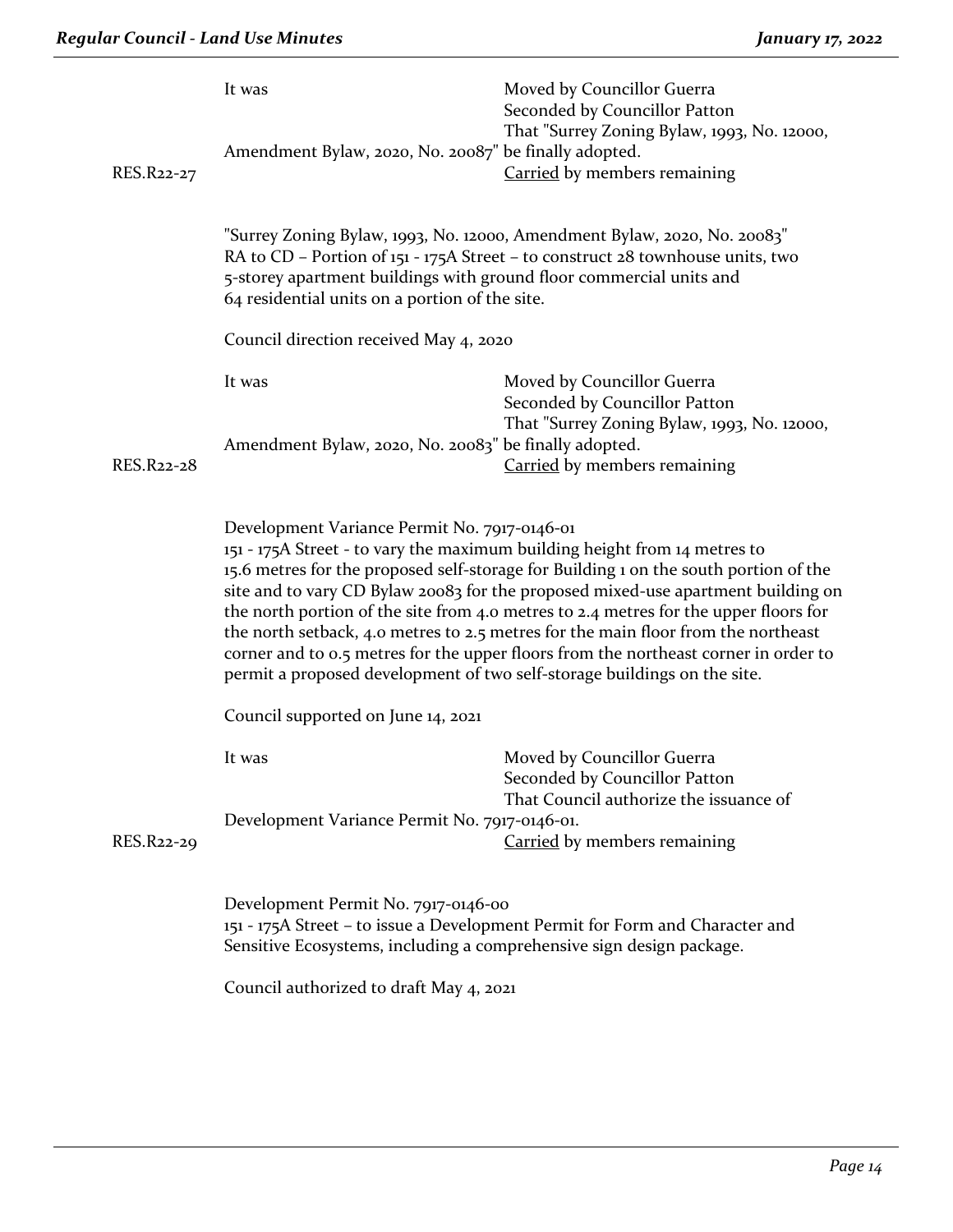|            | It was<br>Development Permit No. 7917-0146-00.                                                                                                                                                                                                                                                                                                                                                 | Moved by Councillor Guerra<br>Seconded by Councillor Patton<br>That Council authorize the issuance of      |  |
|------------|------------------------------------------------------------------------------------------------------------------------------------------------------------------------------------------------------------------------------------------------------------------------------------------------------------------------------------------------------------------------------------------------|------------------------------------------------------------------------------------------------------------|--|
| RES.R22-30 |                                                                                                                                                                                                                                                                                                                                                                                                | Carried by members remaining                                                                               |  |
|            | Detailed Development Permit No. 7917-0146-01<br>the south portion of the site.                                                                                                                                                                                                                                                                                                                 | 151 - 175A Street – to issue a Development Permit for two self-storage buildings on                        |  |
|            | Council authorized to draft May 31, 2021                                                                                                                                                                                                                                                                                                                                                       |                                                                                                            |  |
|            | It was                                                                                                                                                                                                                                                                                                                                                                                         | Moved by Councillor Guerra<br>Seconded by Councillor Patton<br>That Council authorize the issuance of      |  |
|            | Development Permit No. 7917-0146-01.                                                                                                                                                                                                                                                                                                                                                           |                                                                                                            |  |
| RES.R22-31 |                                                                                                                                                                                                                                                                                                                                                                                                | <b>Carried</b> by members remaining                                                                        |  |
|            | Councillor Nagra rejoined to the meeting at 5:35 p.m.                                                                                                                                                                                                                                                                                                                                          |                                                                                                            |  |
| 2.         | "Surrey Zoning Bylaw, 1993, No. 12000, Amendment Bylaw, 2021, No. 20378"<br>7921-0124-00<br>Owner: The Parish of Christ the Redeemer (Surrey)<br>Agent: Aplin & Martin Consultants Ltd. (Samira Khayambashi)<br>PA-1 to RF - a portion of 16613 Bell Road - to permit subdivision into six single family<br>residential lots and one remainder institutional lot to retain an existing church. |                                                                                                            |  |
|            |                                                                                                                                                                                                                                                                                                                                                                                                |                                                                                                            |  |
|            | Council direction received June 14, 2021                                                                                                                                                                                                                                                                                                                                                       |                                                                                                            |  |
|            | It was                                                                                                                                                                                                                                                                                                                                                                                         | Moved by Councillor Guerra<br>Seconded by Councillor Patton<br>That Council amend the West Cloverdale      |  |
| RES.R22-32 | South Neighbourhood Concept Plan (NCP) to redesignate a portion of the site<br>from "Institutional" to "Urban Single Family".<br><b>Carried</b>                                                                                                                                                                                                                                                |                                                                                                            |  |
|            | It was                                                                                                                                                                                                                                                                                                                                                                                         | Moved by Councillor Guerra<br>Seconded by Councillor Patton<br>That "Surrey Zoning Bylaw, 1993, No. 12000, |  |
|            | Amendment Bylaw, 2021, No. 20378" be finally adopted.                                                                                                                                                                                                                                                                                                                                          |                                                                                                            |  |
| RES.R22-33 |                                                                                                                                                                                                                                                                                                                                                                                                | <b>Carried</b>                                                                                             |  |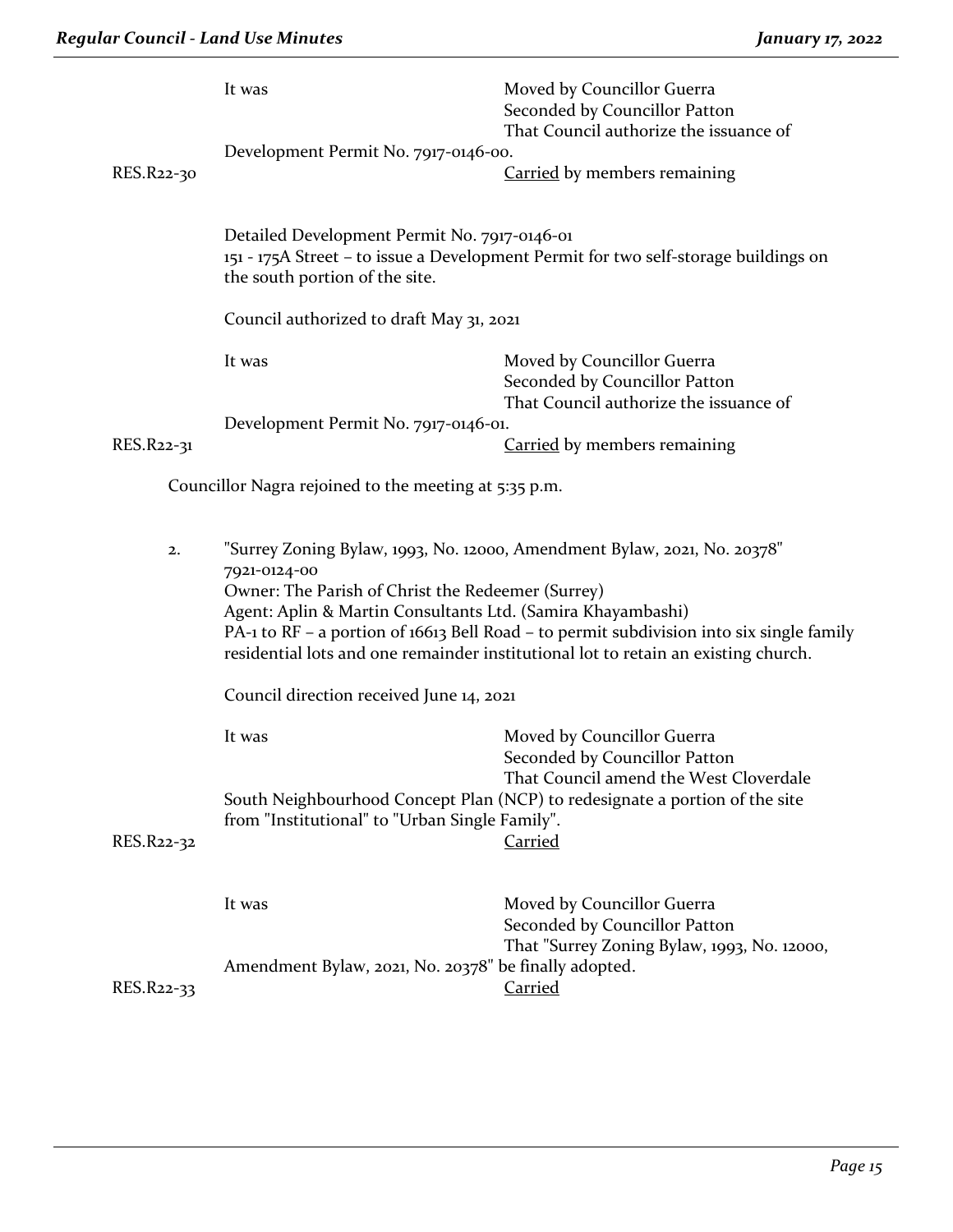Development Variance Permit No. 7921-0124-00 16613 Bell Road - to reduce the minimum lot width from 15.0 metres to 13.5 metres for proposed Lot 5; to reduce the minimum southwest side yard setback from 10.8 metres to 6.1 metres to the principal building face of the existing church on proposed Lot 7; to reduce the minimum required on-site parking spaces for the existing church from 93 spaces to 53 spaces on proposed Lot 7; and to reduce the minimum landscaped strip width requirement from 3 metres to 1 metre along the southwest property line of proposed lot.

Council supported June 28, 2021

It was **Moved by Councillor Guerra** Seconded by Councillor Patton That Council authorize the issuance of Development Variance Permit No. 7921-0124-00. RES.R22-34 Carried

### **PERMITS - APPROVALS**

3. Temporary Use Permit No. 7921-0168-00 Owner: Newton Square Properties (2016) Ltd. Agent: Pacific Land Resource Group Inc. (Oleg Verbenkov) 7093 King George Boulevard - to permit the operations of an automotive sales business on a portion of the site to include vehicle storage, display, car wash and other ancillary uses related to the automotive sales business, for a period not to exceed three years.

Council supported December 20, 2021

It was **Moved by Councillor Guerra** Seconded by Councillor Patton That Council authorize the issuance of Temporary Use Permit No. 7921-0168-00. RES.R22-35 Carried

### **APPLICATIONS/BYLAWS/PERMITS TO BE CLOSED**

4. Temporary Use Permit No. 7915-0296-00 Owner: 0787554 BC Ltd (Director Information: Ranjit Singh Dhanda) Agent: Engineering Ltd (Theresa Rawle) 10626 Scott Road - to permit a temporary truck parking for oversized trucks and trailers that exceed 5,000 kilograms G.V.W. for a period not to exceed three years.

Council supported February 22, 2016